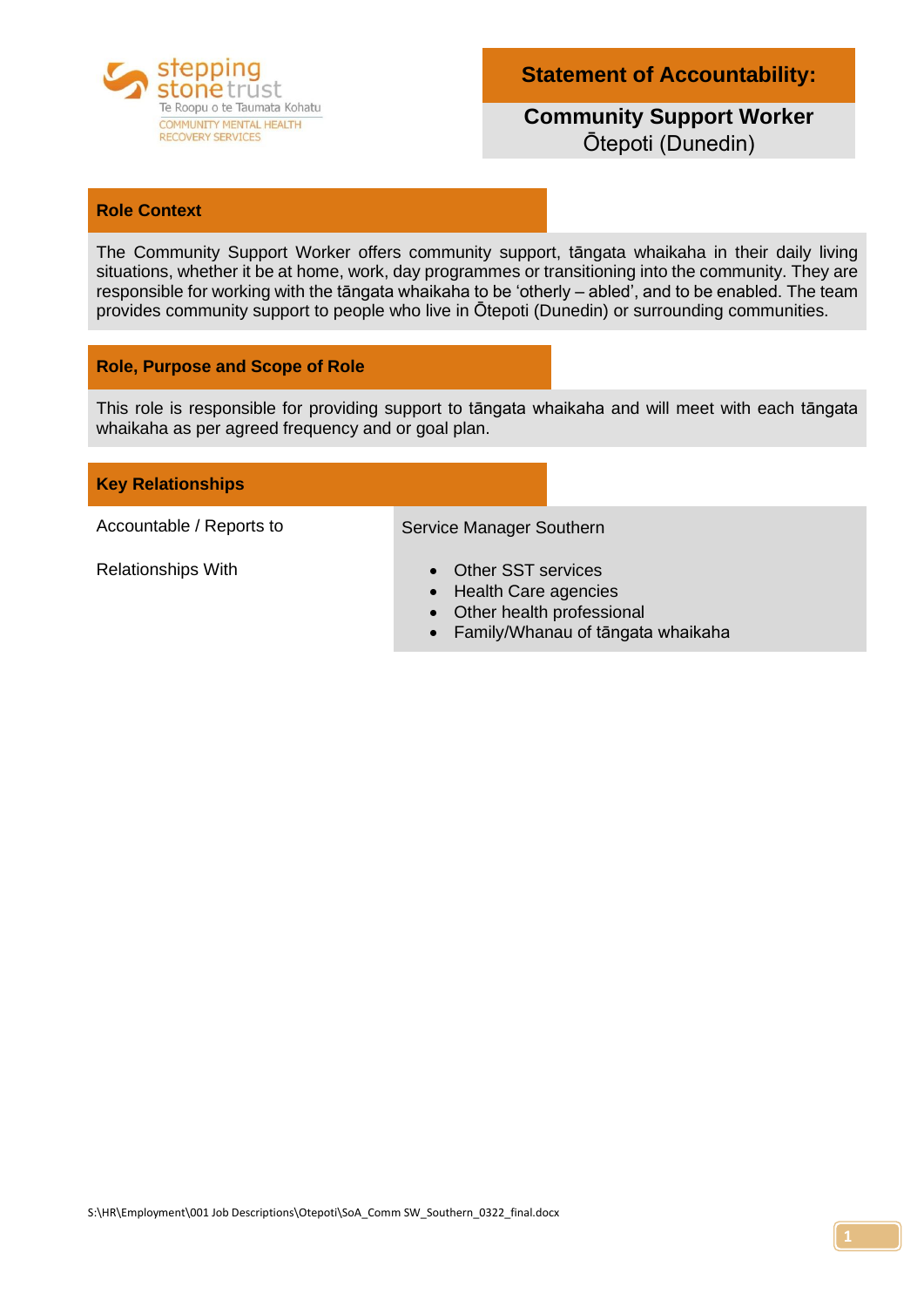#### Tāngata whaikaha **Support**

#### **My Responsibilities:**

- Assist tāngata whaikaha to identify and set achievable goals.
- Ensure goal/s is best suited to tāngata whaikaha's needs, e.g., respite etc.
- Assist tāngata whaikaha in making relevant contacts in the community to maintain their health and enhance their living e.g., health professionals, support groups and organizational (educational, vocational, recreational, and spiritual) involvement.
- Support tāngata whaikaha in finding, setting up, and maintaining appropriate accommodation.
- Encourage and supports personal care and household management.
- As per consent, involve family and friends in the life of the tāngata whaikaha.
- Participate in monthly team meetings.
- Liaise and maintain relationships with health professionals to ensure tāngata whaikaha's health and wellbeing is monitored.

#### **Key performance indicators:**

- $\checkmark$  Tāngata whaikahas' goal plan is reviewed as policy or individual requirements.
- ✓ Tāngata whaikahas' goal review will indicate stabilisation of health and progress toward goal attainment.
- $\checkmark$  Records will indicate, GPs', and other health professionals are kept up to date, with any health status change or at minimum have an annual review.
- $\checkmark$  Following the principles of person-centred support.
- $\checkmark$  Following the Code of Rights.

#### **Health and Safety / Risk Management**

#### **My responsibilities:**

- Ensures all HSWA requirements are met in relation to the duties and responsibilities of this role.
- Report and record all hazard and accidents/incidents.
- Liaise with key people and monitor implementation of quality and risk management activity for the service.
- Maintain quality/risk systems (e.g. emergency response, incident/accident management, complaints, surveys/feedback)
- Up to date and practice current infection prevention control and Covid-19 response measures.

#### **Key performance indicators:**

- ✓ Hazards and accidents/incidents are recorded.
- ✓ Relevant motor vehicle licence is current
- $\checkmark$  Road safety rules and regulations are followed, as well as cars kept clean & tidy.
- $\checkmark$  Workplace and communal areas kept tidy

#### **Administration and Reporting**

#### **My responsibilities:**

- $\checkmark$  Write tāngata whaikaha notes and reports to a professional standard and within required timeframes.
- $\checkmark$  Responsible for accurate hand over to another team member in case of leave.

#### **Key performance indicators:**

- $\checkmark$  Keep all tāngata whaikaha files up to date.
- $\checkmark$  Monthly, 3 monthly reports are completed.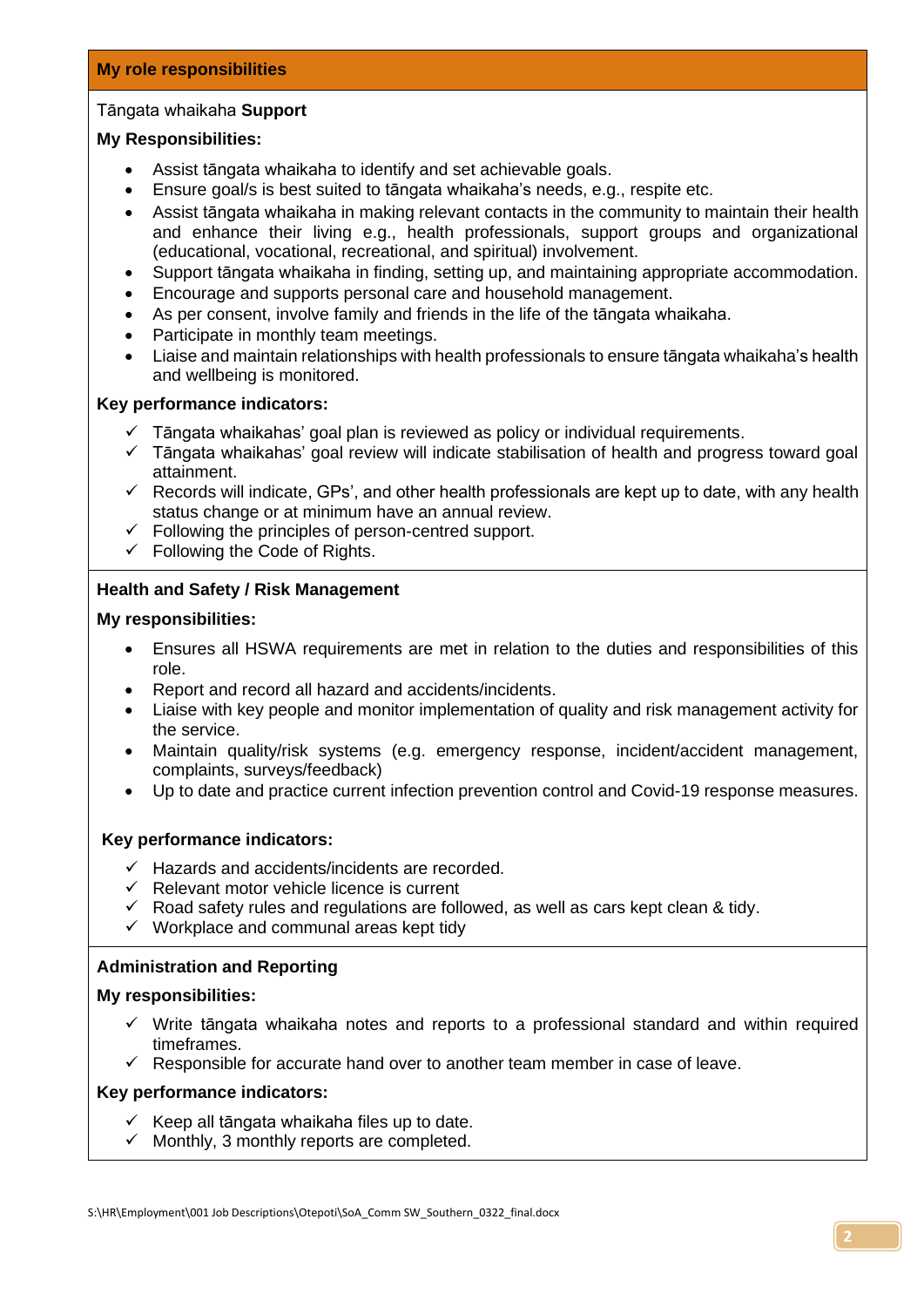## **Personal development**

#### **My responsibilities:**

- Participate in any networking events to keep up to date with community opportunities for tāngata whaikahas.
- Contribute to own Development Plan for the year.
- Keep up to date with Health & Disability research and changes within Otago and NZ.
- Evaluate personal self-awareness and judgment.

## **Key performance indicators:**

 $\checkmark$  Completion of mandatory training and attend professional development days.

## **Team Culture**

## **My responsibilities:**

- Attend team meetings and group commitments.
- Embrace good team culture and work constructively with the wider team.

## **Key performance indicators:**

- ✓ Communicate clear and constructive feedback given.
- $\checkmark$  Conflict resolution focused.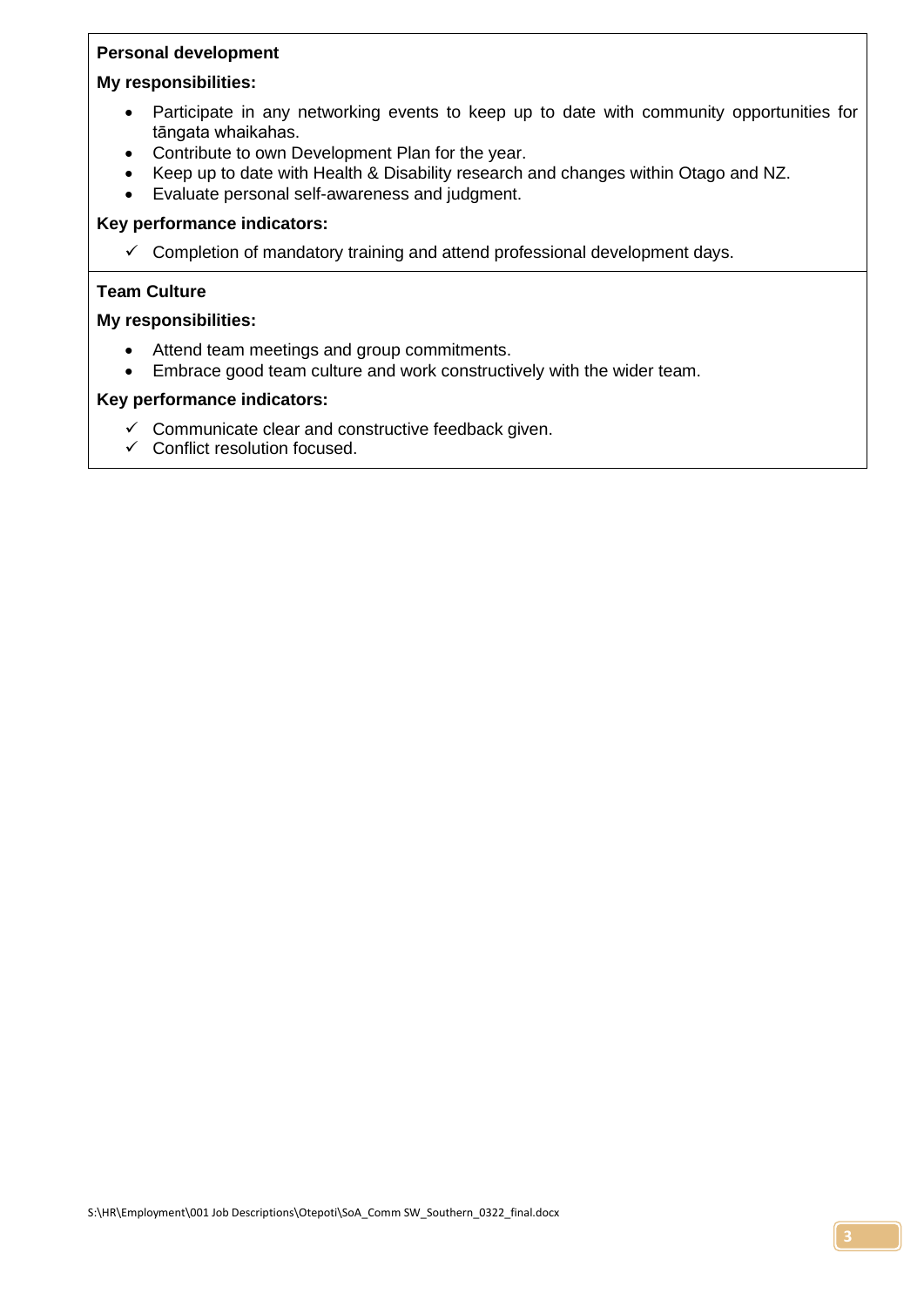

# **Community Support Worker**

#### **Education and Qualifications**

- Minimum Certificate (Level 4) in relevant Health Services (e.g. Mental Health and/or Disability Support Services), or working towards qualification.
- Advantageous: Diploma in Helping Services / Mental Health support (Level 6)

| <b>Technical or Professional Knowledge, Skills and Experience</b> |                                                                                                         |  |
|-------------------------------------------------------------------|---------------------------------------------------------------------------------------------------------|--|
| <b>Attributes</b>                                                 | Good organisation and time management skills and<br>work towards contracted goals.                      |  |
|                                                                   | Attention to detail and accurate working style.                                                         |  |
|                                                                   | Ability to build rapport easily and positively engage with<br>people.                                   |  |
|                                                                   | Strong professional boundaries.                                                                         |  |
|                                                                   | Ability and flexibility to cover unusual workload and<br>emergency requirements.                        |  |
|                                                                   | Knowledge of strategies to cope with stress and is able<br>work under pressure to meet deadlines.       |  |
| Knowledge                                                         | Min. 1 year demonstrated experience in working with<br>people with mental distress and/or disabilities. |  |
|                                                                   | Demonstrated experience in facilitation, coordination of<br>programmes.                                 |  |
|                                                                   | Full, relevant class unendorsed motor vehicle licence.                                                  |  |